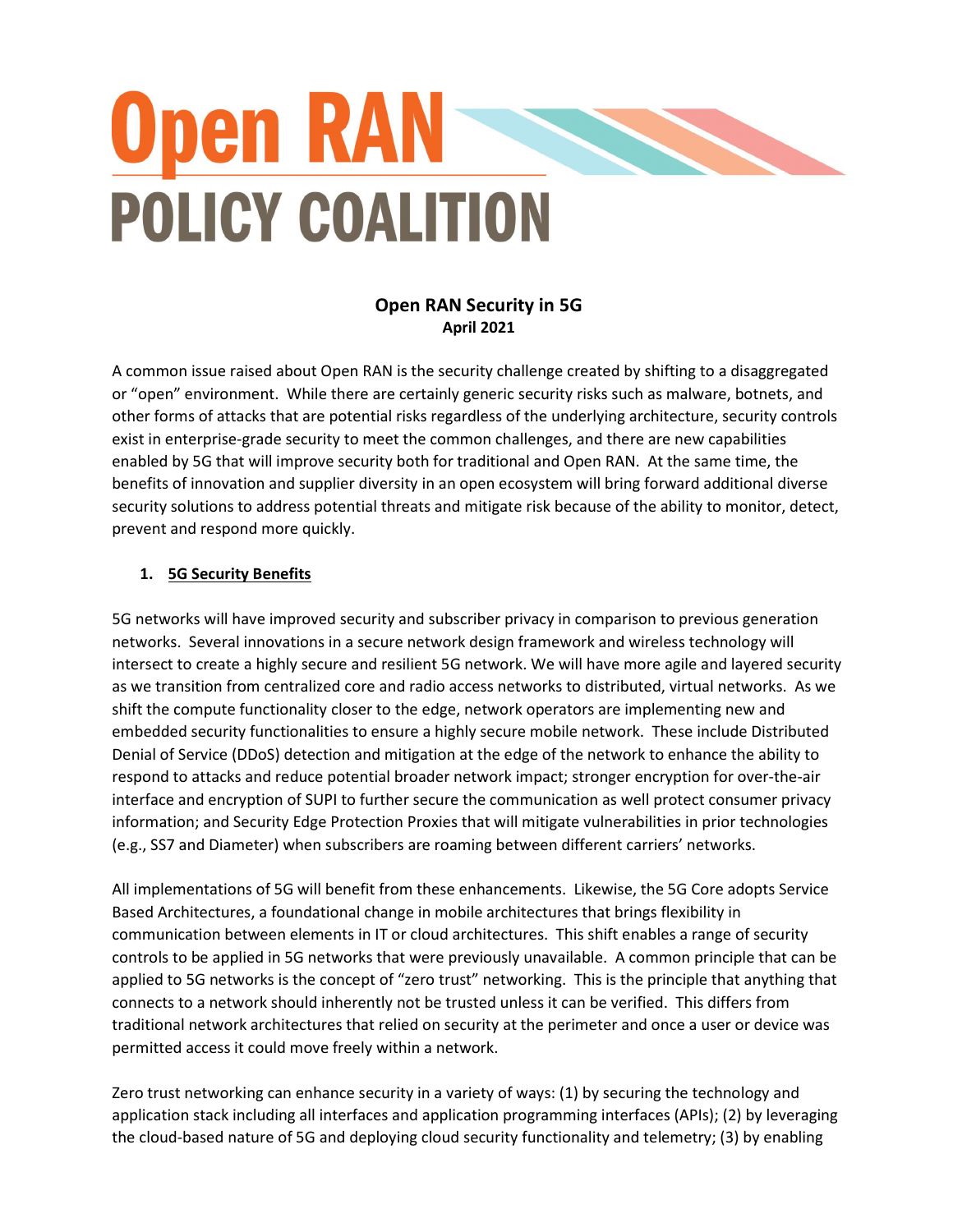tailored and customized control of security via network slicing; and (4) by deploying multiple layers of authentication. The development of these advanced security features and capabilities are underpinned by a robust standards development ecosystem that is facilitating greater security in 5G generally and in areas essential to enabling more open network architectures.

#### a. Securing the Technology and Application Stack

To secure the technology and application stack, it is necessary to secure all layers, interfaces and APIs, and all attack surfaces, in an automated manner. "All layers" refers to the signaling, applications, management, and data layers in network implementation, whether based upon a closed or open architecture. In both implementations, a variety of security detection and control mechanisms can be applied across the various layers: signalling, applications, management, and data.

The same applies to interfaces and APIs. An API is a type of computing interface that defines interactions between multiple software intermediaries, such as the kinds of calls or requests that can be made, how to make them, the data formats that should be used, and the conventions to follow. APIs have specific forms and characteristics (e.g., input types, value ranges) that dictate their behavior. There are numerous ways operators can secure APIs; for example, authentication, access control, monitoring for suspicious activity, and encryption and integrity protection mechanisms can be applied where appropriate in either an open or closed system.

The security controls placed around layers, APIs, and monitoring the attack surface can all be deployed in an automated fashion. This is critical as cyber-attacks are constantly evolving in both pervasiveness and sophistication. The current reality is that yesterday's reactive security is incapable of addressing the evolution of technology and the new threats brought with it. Fortunately, operators can use closed loop automation and machine learning (ML) to analyze vast amounts of telemetry data, recommend security policies, and proactively assist in intelligently stopping attacks and threats.

## b. Cloud Security

In addition to securing the technology and application stack, a major component of 5G is built on cloud architecture – the same cloud architecture that is the bedrock of today's internet and the public cloud. Cloud architecture allows for rapid, standards-based deployment of infrastructure as needed. These concepts enable a more scalable and dynamic approach than the long cycles needed to develop, test, deploy, and configure for fixed-function network appliances. Because 5G is building upon similar concepts to the cloud, operators take advantage of cloud-specific security controls.

Technologies can be deployed to secure the cloud architecture, across the entire development lifecycle leveraging secure development lifecycle practices in particular during the "build" stage, when developers are pushing code into the cloud, as well as the operations and maintenance stage. Cloud security in particular uses practices that support security assurance and compliance requirements across the entire lifecycle of these services. This helps operators and enterprises alike build highly secure software, address security compliance requirements, and reduce development costs. This includes software signing, signature verification, and incorporating vulnerability management processes to periodically scan and validate services. Leveraging cloud-native services also unlocks automated security compliance capabilities across the product lifecycle from procurement to sunsetting.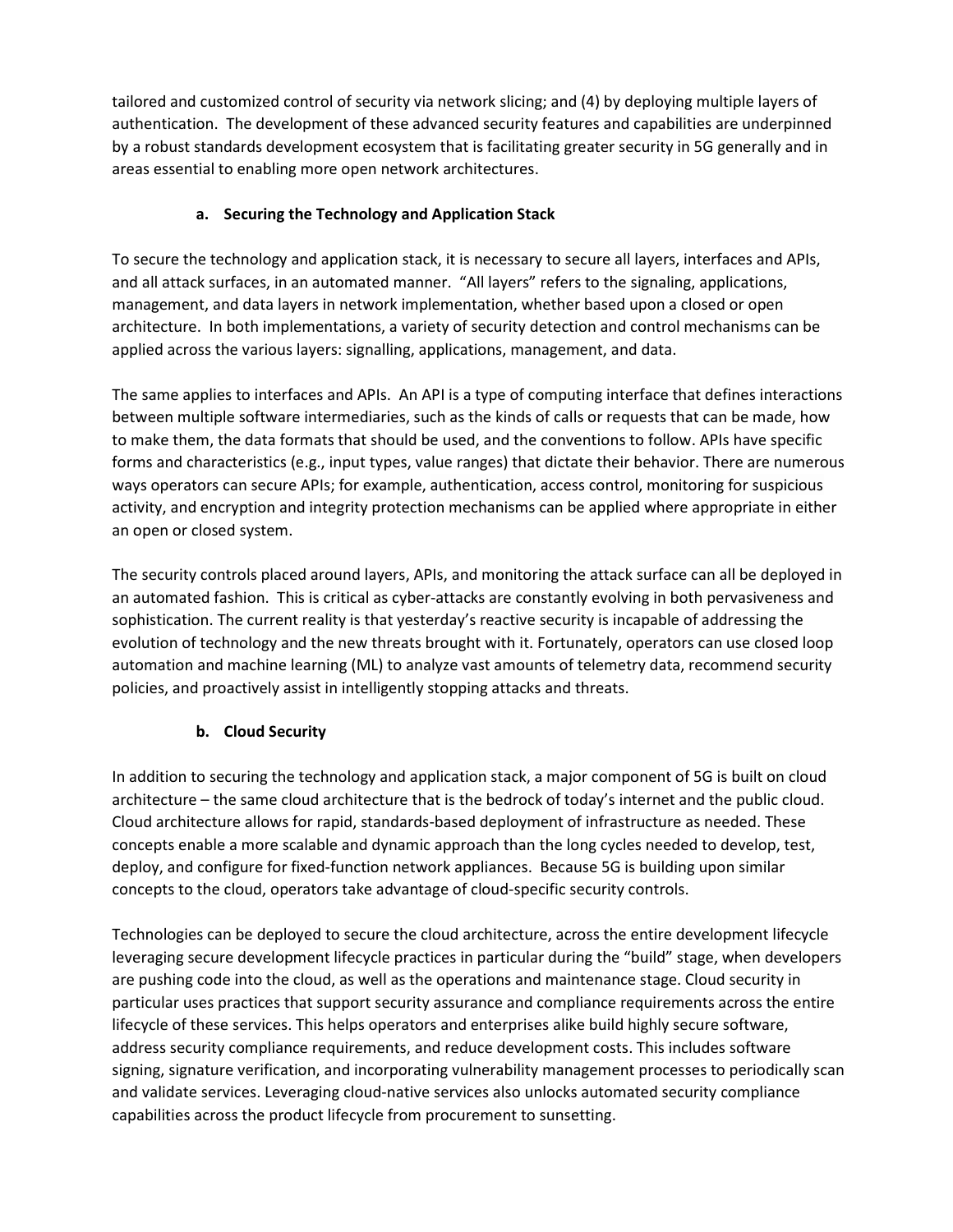Complementary to the above cloud-native capabilities, there already exist standards which further promote and elevate a secure 5G deployment centered around platform and firmware integrity. Specially, NIST 800-193 serves as a baseline for vendors and suppliers alike to integrate leading security practices and enhanced resiliency capabilities for 5G.

#### c. Network Slicing

5G also facilitates "network slicing" or greater network segmentation, allowing grouping and separation of security-sensitive network functions. A network slice is effectively a complete end-to-end network. End-to-end slicing is a fundamental 5G differentiator from all previous generations. 5G can allow service providers to simultaneously offer distinct, dedicated end-to-end network slices with different end-to-end resources to different enterprises on the same 5G network. Both open and closed architectures will allow for slicing and can apply different security policies per slice. This can be of particular benefit in addressing security concerns because each slice can include security appropriate to its requirementssecurity can be developed and deployed per slice. Different network slices can also run side by side for different purposes and have their security requirements applied to meet their respective needs. Slices can also vary in terms of their degree of mutual isolation from each other.

## d. Standards Drive Interoperability and Innovation

Standards play an important role in 5G security and open RAN, including in the security concepts and activities described above. The opportunity to build open, interoperable and standards-based 5G networks has already begun to spur innovation and competition among diverse companies worldwide and more auditable. Open standards help users and network operators better understand, align on, and demonstrate successful implementation of security requirements. This effectively grows the market for 5G solution suppliers as network operators have the option to choose from a variety of suppliers and providers to offer standardized interoperable solutions instead of developing a "one-size-fits-most" solution. Operators and suppliers can coordinate new information about threats, vulnerabilities, and exploits, allowing greatly accelerated development and deployment of mitigations.

Standards development organizations, including but not limited to 3GPP, GSMA, ETSI, the O-RAN Alliance, and the Telecom Infrastructure Project (TIP) help grow the ecosystem by enabling new and existing technology providers and wireless carriers to rapidly align on security requirements. Members of the Open RAN Policy Coalition are contributing to the development of standards for the technologies that comprise several unique differentiated security concepts as described in this document.

## 2. Security Benefits of Open RAN

As a complement to these security capabilities, Open RAN has the potential to build upon the security enhancements already enabled by 5G and allow the operator to fully control the security of the network, ultimately enhancing the operational security of their network. One benefit is greater visibility to security events: A network operator will have direct access to more data about network performance because the components are disaggregated and connected through open interfaces. This will allow them to gain visibility of potential security problems earlier. Data also can be finer-grained and represent activities between/within network functions that were previously hidden by internal vendor interfaces. Further, data about the running state of network functions will be more easily available through open management interfaces. This data can be combined with security log data to drive root cause analysis.